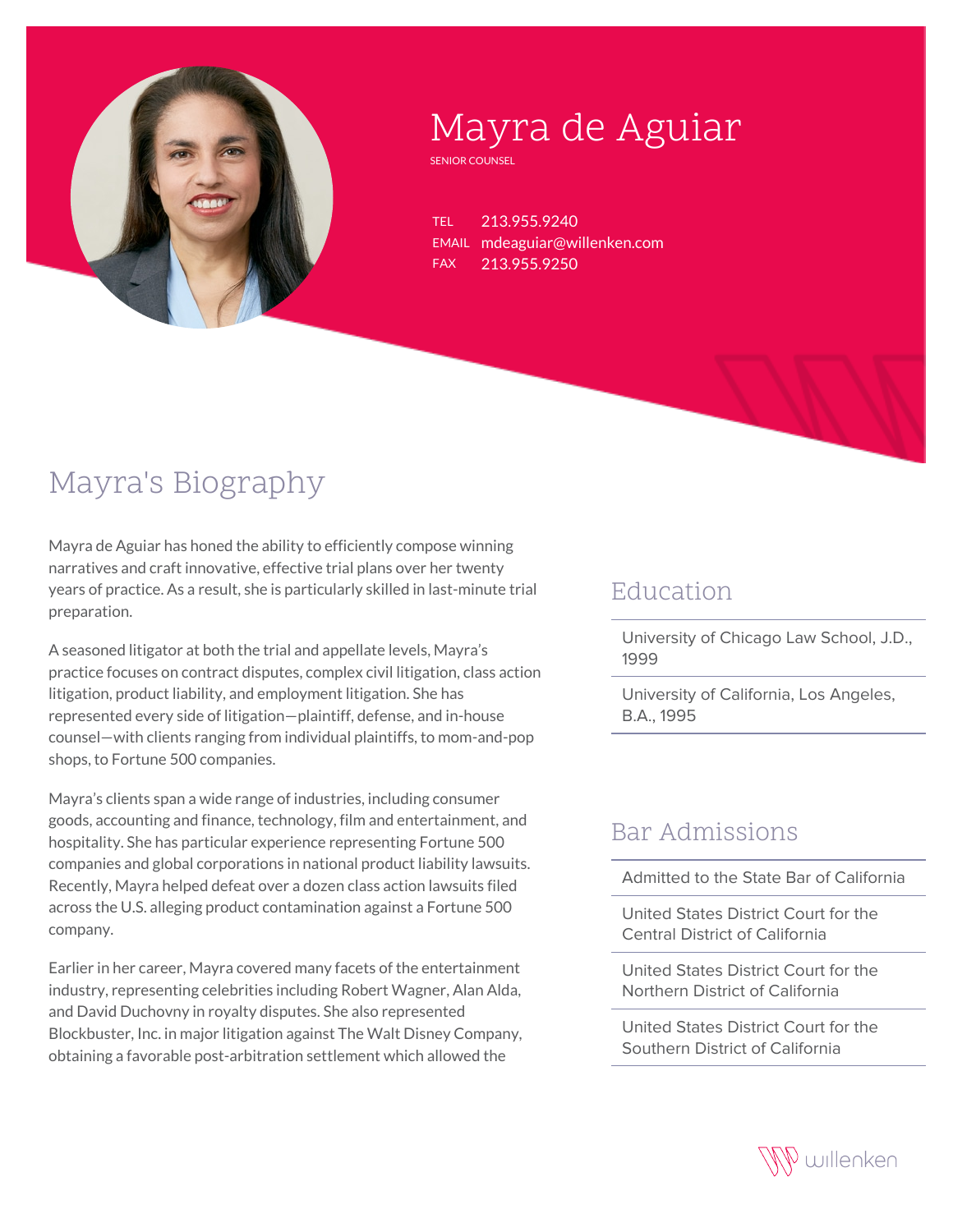parties to continue their business relationship for years to follow. After practicing in a large firm, Mayra followed her entrepreneurial spirit and opened her own firm. As a solo practitioner, she gained trial experience in cases ranging from personal injury to medical malpractice; this gave her a keen understanding of the resourcefulness, preparation, and strategy it takes to be a successful trial lawyer.

Mayra has also developed extensive experience in individual employment claims and wage and hour class actions, serving as both the defense and prosecution. Her experience representing individual plaintiffs against their employers provides her with a unique understanding of her adversaries, allowing her to construct the most effective approach in defending employers. Serving as lead defense counsel for two large representative actions brought under the Private Attorneys General Act gave Mayra considerable knowledge of the types of claims that have greatly affected employers across the state, causing a recent surge in employment cases in California.

Prior to joining Willenken, Mayra served as in-house counsel for The Wonderful Company, a multibillion-dollar food industry giant. She spends her spare time with her two adult children and a house full of four-legged creatures. Tapping into her creative side, Mayra enjoys reading, painting, cooking, and playing the guitar.

### Honors

• Super Lawyers, "Rising Star" (2005)

## Winning Matters

[Willenken Vigorously Defends Electric Vehicle Start-Up Team Against](https://willenken.com/winning-matters/electric-vehicle-start-up-prevails-under-willenkens-vigorous-defense-against-aggressive-opponent/) [Aggressive Opponent](https://willenken.com/winning-matters/electric-vehicle-start-up-prevails-under-willenkens-vigorous-defense-against-aggressive-opponent/)

### Cases

The following is a representative sample of Mayra's casework:

• [Individual Consumers v. National Discount Tool and Equipment](http://willenken.com/cases/individual-consumers-v-national-discount-tool-and-equipment-retailer/) [Retailer](http://willenken.com/cases/individual-consumers-v-national-discount-tool-and-equipment-retailer/). Aided in motion work and trial preparation on behalf of a national discount tool and equipment retailer in a product liability lawsuit in which three plaintiffs alleged that our client sold a defective product that caused permanent, disfiguring injuries.





#### Practice Areas

Complex Commercial Litigation

Product Liability

Class Action Defense

Entertainment Litigation

Last Minute Trial Representation